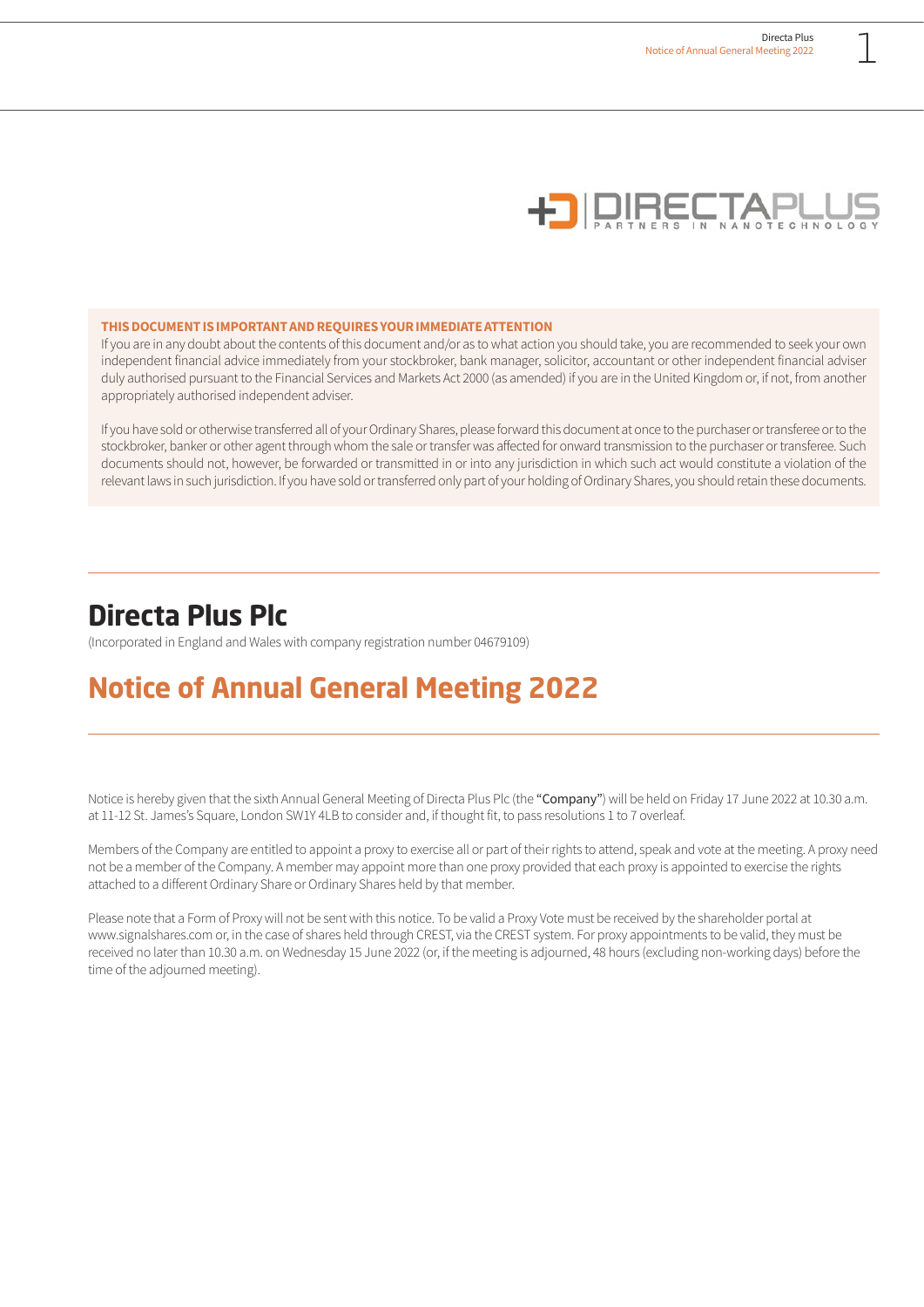

#### **Directors:**

Sir Peter Middleton *(Non-Executive Chairman)* Giulio Cesareo *(Chief Executive Officer)* Giorgio Bonfanti *(Chief Financial Officer)* David Gann *(Non-Executive Director)* Neil Warner *(Non-Executive Director)* Richard Hickinbotham *(Non-Executive Director)*

**Registered office** 3rd Floor, 11-12 St James's Square London SW1Y 4LB United Kingdom

#### To Directa Plus Plc shareholders

19 May 2022

Dear Shareholder,

# Annual General Meeting 2022

I am pleased to invite you to the sixth annual general meeting ("the AGM" or "the Meeting") of Directa Plus Plc (the "Company"). The Meeting is to be held on Friday 17 June 2022 at 10.30 a.m. at 11-12 St. James's Square, London SW1Y 4LB. The formal notice convening the AGM (the "Notice of AGM" or "Notice") on page 4 of this document sets out the business to be considered at the Meeting. The purpose of this letter is to explain certain elements of that business to you.

An explanation of each of the resolutions to be proposed at the AGM is set out below. Resolutions 1 to 6 will be proposed as ordinary resolutions. For an ordinary resolution to be passed, more than 50% of the votes cast must be in favour of the resolution. Resolution 7 will be proposed as a special resolution. For a special resolution to be passed, at least 75% of the votes cast must be in favour of the resolution.

Each of the resolutions to be considered at the AGM will be voted on by way of a poll. This ensures that shareholders who are unable to attend the AGM but who have appointed proxies have their votes fully taken into account.

### Ordinary Resolutions

### **Resolution 1: To receive the Annual Report and Accounts**

Under the Company's Act 2006, the Directors are required to present the strategic report, directors' report and auditor's report and annual accounts of the Company to the Meeting. These are contained in the Company's 2021 Annual Report and Financial Statements for the year ended 31 December 2021 (the "Annual Report"), which was circulated at the time of this Notice and is also available on the Company's website at www.directa-plus.com.

#### **Resolutions 2 – 4: Election and Re-election of Directors**

The Company's Articles of Association require that Directors who have been appointed by the Board shall hold office only until the next following annual general meeting, and shall then be eligible for election. Giorgio Bonfanti was appointed by the Board as Chief Financial Officer and Director of the Company on 16 November 2021. Accordingly, Giorgio Bonfanti will vacate office and seek election at the AGM.

The Company's Articles of Association also require that at the annual general meeting of the Company, one-third of the Directors for the time being or, if their number is not three or a multiple of three, the nearest number to but not less than one-third, shall retire from office and shall be eligible for re-election. Accordingly, Sir Peter Middleton and Giulio Cesareo will retire and seek re-election by the shareholders at the AGM.

The biographical details of all the Directors seeking re-election at the Meeting are set out on page 18 of the Annual Report.

The Board of Directors ("the Board" or "the Directors") is satisfied that each of the Directors seeking re-election continues to be effective and demonstrate a commitment to the role and is able to dedicate sufficient time to their duties. The Directors believe that the Board continues to include an appropriate balance of skills and provides effective leadership for the Company.

#### **Resolution 5: Re-appointment of Auditor**

At each general meeting at which the Company's annual financial statements are presented to its members, the Company is required to appoint an auditor to serve until the next such meeting. The Board, on the recommendation of the Audit Committee, recommends the re-appointment of BDO LLP as auditors of the Company.

#### **Resolution 6: Remuneration of Auditor**

The remuneration of the Company's auditor must be fixed by the Company in a general meeting or in such manner as the Company may determine in a general meeting. This resolution gives authority to the Audit Committee to approve the terms of engagement and determine the remuneration of the Company's auditors.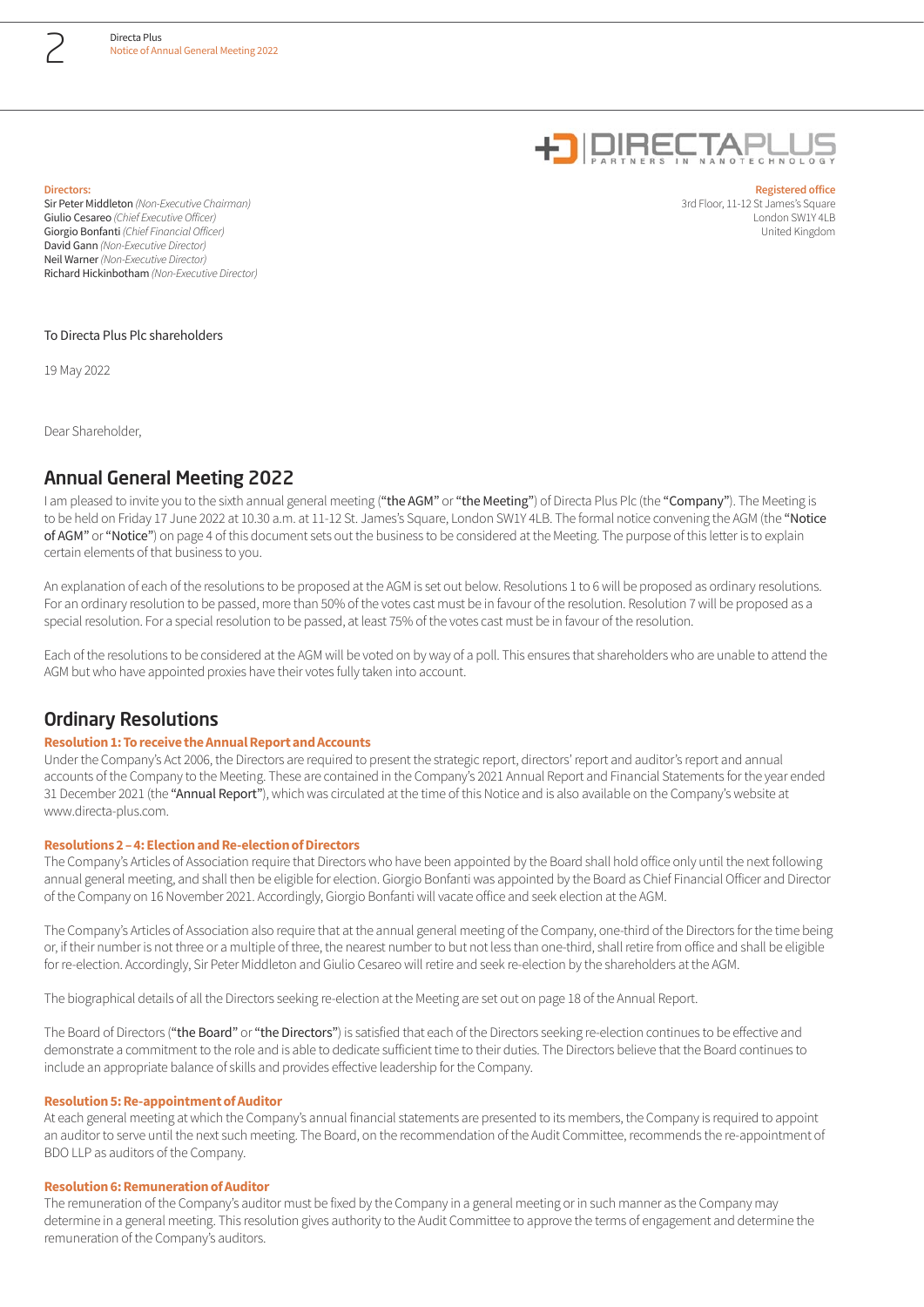# Special resolution

### **Resolution 7: Authority to Purchase Company's Own shares**

Resolution 7 is a special resolution that will grant the Company authority to make market purchases of up to 9,908,647 Ordinary Shares, representing 15% of the Ordinary Shares in issue as at the date of the Notice.

The Directors have no present intention to exercise the authority granted by this resolution, but the authority provides the flexibility to allow them to do so in future. The Directors would not exercise the authority unless they believed that the expected effect would promote the success of the Company for the benefit of its shareholders as a whole. Any shares bought back will either be cancelled or placed into treasury at the determination of the Directors.

The maximum price which may be paid for each ordinary share must not be more than the higher of (i) 105% above the average of the mid-market values of the Ordinary Shares for the five business days before the purchase is made or (ii) the higher of the price of the last independent trade and the highest current independent bid for the Ordinary Shares. The minimum price which may be paid for each ordinary share is £0.0025.

This authority shall expire at the conclusion of the annual general meeting to be held in 2023 or on 30 June 2023, whichever is the earlier, when a resolution to renew the authority will be proposed.

## Resolutions and important notes

The formal notice convening the Meeting ("the Notice") is set out on page 4 of this document. There will be an opportunity for you to raise questions at the Meeting about the resolutions set out in the Notice and about the business of the Company.

#### **Attendance and Voting in Person or by Proxy**

All resolutions for consideration at the Meeting will be voted on by way of a poll, rather than a show of hands. This means that shareholders will have one vote for each ordinary share held. The Company believes this will result in a more accurate reflection of the views of shareholders by ensuring that every vote is recognised, including the votes of all shareholders who are unable to attend the Meeting but who have appointed a proxy for the Meeting.

If you are entitled, but unable, to attend and vote at the Meeting, you may appoint a proxy to vote on your behalf. Please take careful note of the provisions included in the Notice set out on pages 5-7 regarding the actions required by shareholders. If you are in any doubt as to the action you should take, please consult your stockbroker, solicitor/attorney, accountant, CSDP, banker or other independent professional adviser immediately.

#### **Further information**

Further information relating to the Company and its financial information can be found in the Company's Annual Report and Financial Statements for the year ended 31 December 2021, which was circulated at the same time as this Notice and is also available on the Company's website at www.directa-plus.com.

# Recommendation

The Board believes that resolutions 1 to 7 contained in the Notice of the Meeting are in the best interests of the Company and its shareholders as a whole. The Directors unanimously recommend that you vote in favour of all the proposed resolutions, as they intend to do in respect of their own beneficial shareholdings.

Thank you for your continued support and cooperation.

Yours faithfully

Sir Peter Middleton Non-Executive Chairman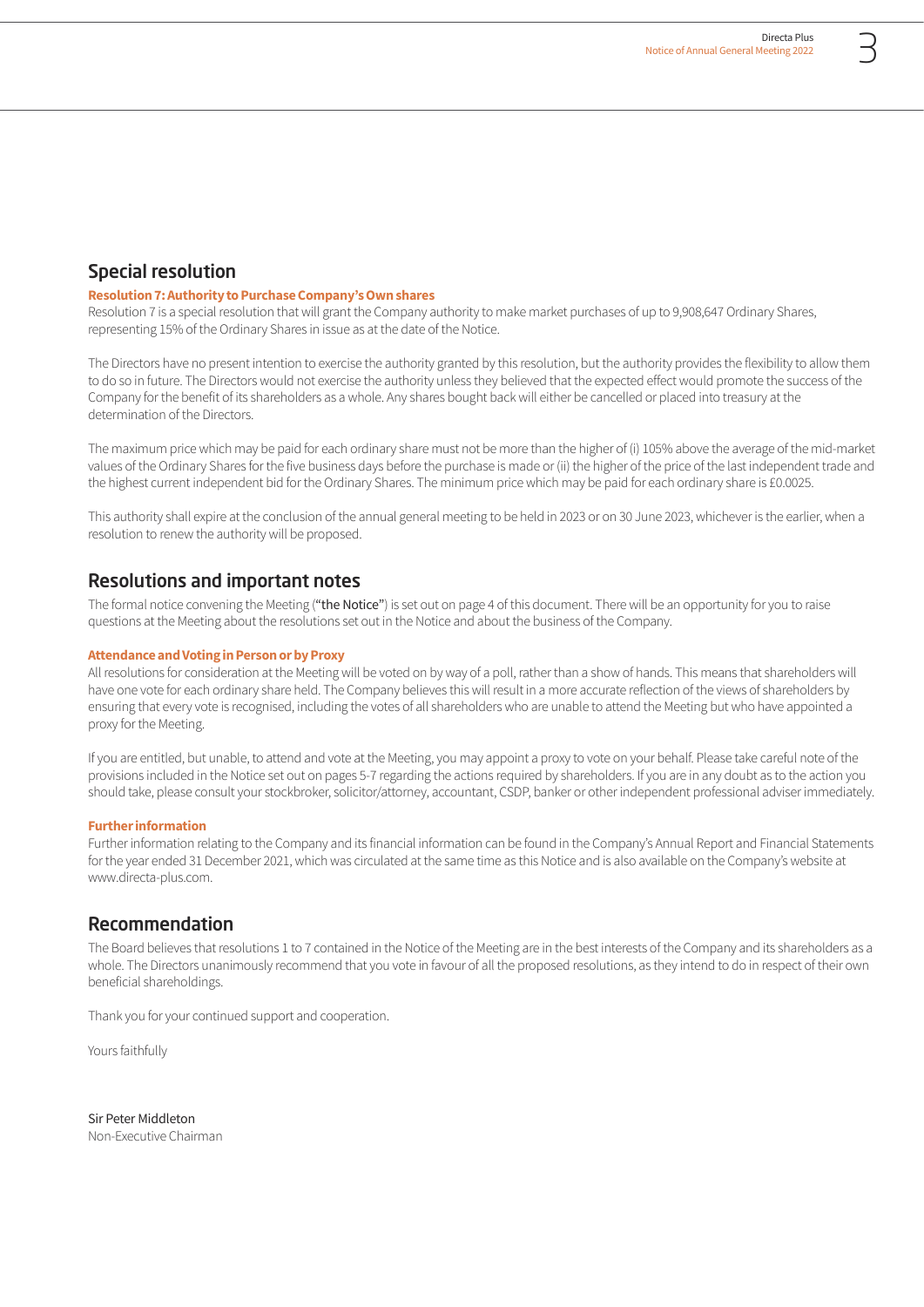# **Notice of Annual General Meeting**

Notice is hereby given that the 2022 Annual General Meeting ("the Meeting") of Directa Plus Plc ("the Company") will be held at 11-12 St. James's Square, London SW1Y 4LB on Friday 17 June 2022 at 10.30 a.m..

You will be asked to consider, and, if thought fit, to pass the resolutions below. Voting on all resolutions will be by way of a poll. Resolutions 1 to 6 will be proposed as ordinary resolutions. For an ordinary resolution to be passed, more than 50% of the votes cast must be in favour of the resolution. Resolution 7 will be proposed as a special resolution. For a special resolution to be passed, at least 75% of the votes cast must be in favour of the resolution.

# Ordinary resolutions

#### **Resolution Number 1: Annual Financial Statements and Directors' Report**

1. To receive the Company's annual financial statements for the financial year ended 31 December 2021 together with the Directors' reports and the auditor's report on those financial statements.

#### **Resolution Numbers 2 - 4: Re-election of Directors**

- 2. To elect Giorgio Bonfanti, who was appointed by the board since the last AGM, serving as a Director and Chief Financial Officer of the Company, as a Director of the Company.
- 3. To re-elect Sir Peter Middleton, serving as a Non-Executive Chairman of the Company, as a Director of the Company.
- 4. To re-elect Giulio Cesareo, serving as a Director and Chief Executive Officer of the Company, as a Director of the Company.

#### **Resolution Number 5: Re-appointment of Auditor**

5. To re-appoint BDO LLP as the Company's auditor, to hold office from the conclusion of the Meeting until the conclusion of the next general meeting at which annual financial statements are laid before the Company.

#### **Resolution Number 6: Remuneration of Auditor**

6. To authorise the Audit Committee to determine the remuneration of the auditor.

# Special resolution

#### **Resolution Number 7: Authority to purchase Company's own shares**

- 7. That the Company be generally and unconditionally authorised for the purpose of Section 701 of the Act to make market purchases (within the meaning of Section 693(4) of the Act) of ordinary shares of £0.0025 each in the capital of the Company ("Ordinary Shares"), provided that:
	- a) the maximum number of Ordinary Shares which may be purchased is 9,908,647;
	- b) the minimum price, exclusive of any expenses, which may be paid for each Ordinary Share is £0.0025;
	- c) the maximum price, exclusive of any expenses, which may be paid for each Ordinary Share is an amount equal to the higher of:
		- i) 105% of the average mid-market value of an Ordinary Share, as derived from the London Stock Exchange Daily Official List for the five business days prior to the day on which the purchase is made; and
		- ii) an amount equal to the higher of the price of the last independent trade of an Ordinary Share and the highest current independent bid for an Ordinary Share; and
	- d) this authority shall expire at the conclusion of the next annual general meeting of the Company or on 30 June 2023 whichever is the earlier, but, in each case, provided that the Company may, before such expiry, enter into a contract or contracts to purchase shares which will or may be executed wholly or partly after the expiry of such authority and the Company may make a purchase of shares under such contract or contracts as if the authority had not expired.

By order of the Board

Giorgio Bonfanti

Company Secretary 19 May 2022

Directa Plus Plc 3rd Floor, 11-12 St. James's Square, London SW1Y 4LB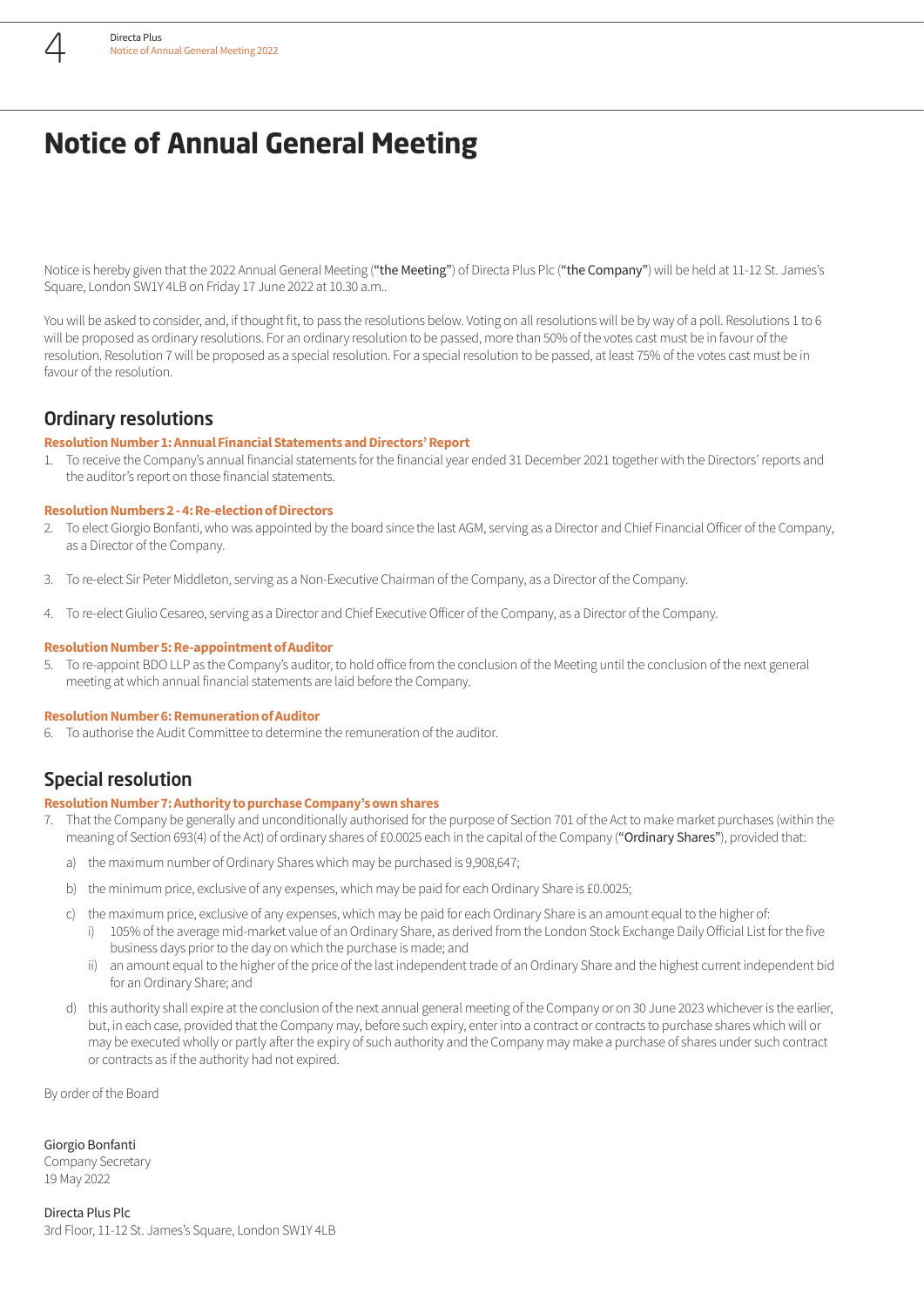# **Important notes**

The following notes explain your general rights as a shareholder and your right to attend and vote at the Meeting or to appoint someone else to vote on your behalf.

1. **Entitlement to attend and vote:** To be entitled to attend and vote at the Meeting (and for the purpose of the determination by the Company of the number of votes they may cast), shareholders must be registered in the Register of Members of the Company at close of business on Wednesday 15 June 2022. Changes to the Register of Members after the relevant deadline shall be disregarded in determining the rights of any person to attend and vote at the Meeting.

It is the current intention that, in accordance with article 19.10 of the Company's Articles of Association, at the beginning of the Meeting the Chairman of the Meeting will demand a poll on each of the resolutions to be put to the Meeting.

On a poll vote every shareholder who is present in person or by proxy or by representative (in the case of a corporate member) has one vote for every share of which he is the holder, proxy or representative. On a poll, a member entitled to more than one vote need not, if he votes, use all his votes or cast all the votes in the same way.

In the case of joint holders of a share, the vote of the senior who tenders a vote, whether in person or by proxy, shall be accepted to the exclusion of the votes of the other joint holders. Seniority is determined by the order in which the names of the shareholders stand in the Register of Members of the Company.

- **2. Appointment of proxies:** Members are entitled to appoint a proxy to exercise all or part of their rights to attend and to speak and vote on their behalf at the Meeting. A shareholder may appoint more than one proxy in relation to the Meeting provided that each proxy is appointed to exercise the rights attached to a different ordinary share or Ordinary Shares held by that shareholder. A proxy need not be a shareholder of the Company.
- **3. Attending in person:** Shareholders, or their proxies, intending to attend the Meeting in person are requested, if possible, to arrive at the Meeting venue at least 30 minutes prior to the commencement of the Meeting at 10 a.m. on Friday 17 June 2022 so that their shareholding may be checked against the Company's share register and attendances recorded.

The return of a Proxy Vote by electronic filing or any CREST Proxy Instruction (as described in note 10 below) will not prevent a shareholder from attending the Meeting and voting in person if he/she wishes to do so.

- **4. Appointment of proxy electronically:** Shareholders can appoint a proxy electronically up to 10.30 a.m. on 15 June 2022 (or, if the Meeting is adjourned, 48 hours (excluding non-working days) before the time of the adjourned Meeting) either by the shareholder portal at www.signalshares.com or, for CREST holders, via the CREST Network (see note 10 below).
- **5. Hard copy form of proxy:** If you wish to receive a hard copy form of proxy, you may request a hard copy form of proxy directly from the registrars, Link Group, on Tel: 0371 664 0300. Calls are charged at the standard geographic rate and will vary by provider. Calls outside the United Kingdom will be charged at the applicable international rate. They are open between 09:00 – 17:30 Monday to Friday excluding public holidays in England and Wales.
- **6. Appointment of proxy by joint members:** In the case of joint holders, where more than one of the joint holders purports to appoint a proxy, only the appointment submitted by the most senior holder will be accepted. Seniority is determined by the order in which the names of the joint holders appear in the Company's Register of Members in respect of the joint holding (the first named being the most senior).
- **7. Nominated persons:** Any person to whom this Notice is sent who is a person nominated under section 146 of the Companies Act 2006 to enjoy information rights (a "Nominated Person") may, under an agreement between him/her and the shareholder by whom he/she was nominated, have a right to be appointed (or to have someone else appointed) as a proxy for the Meeting. If a Nominated Person has no such proxy appointment right or does not wish to exercise it, he/she may, under any such agreement, have a right to give instructions to the shareholder as to the exercise of voting rights.

The statement of the rights of shareholders in relation to the appointment of proxies in notes 2 and 6 do not apply to Nominated Persons.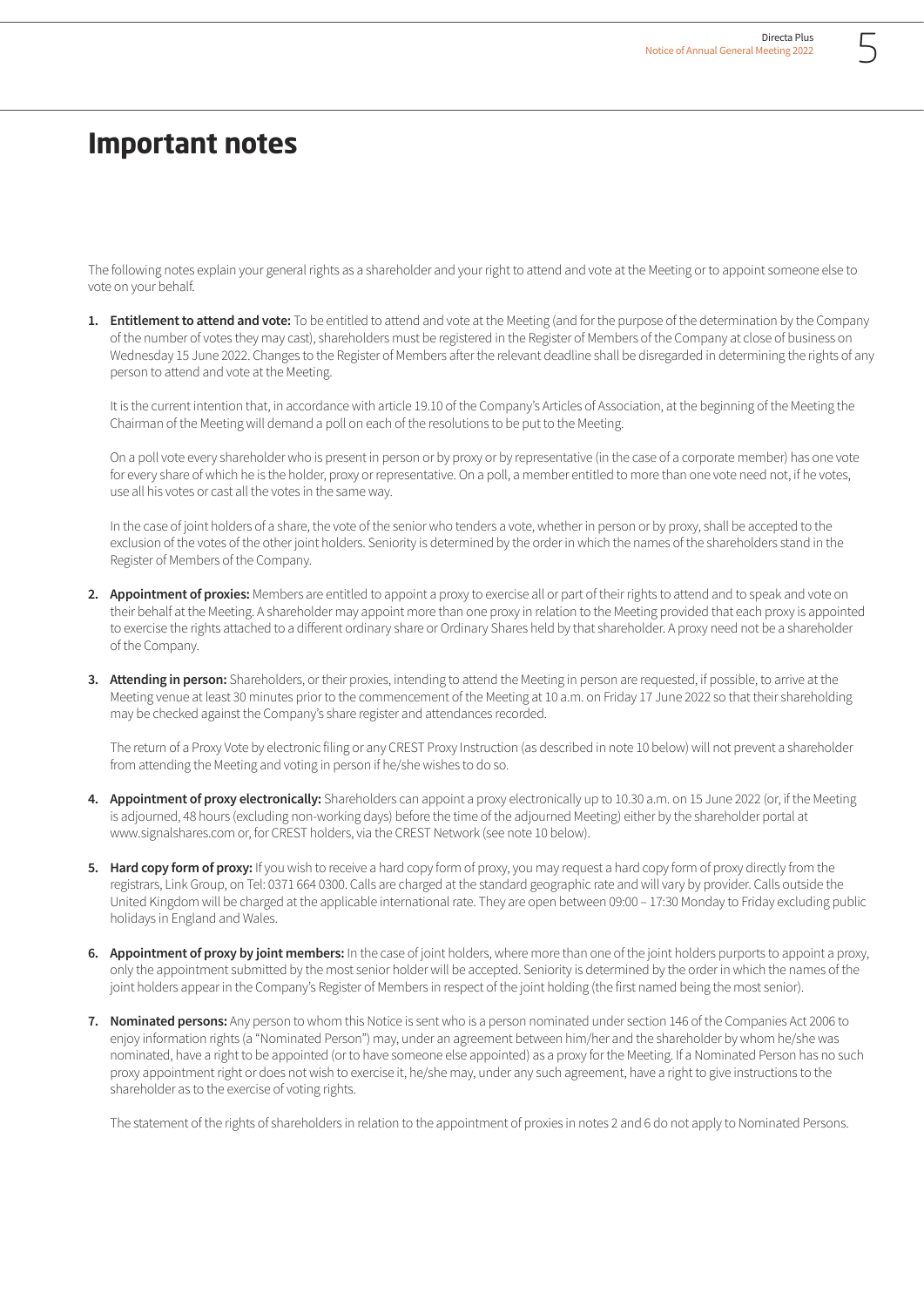

- **8. Votes withheld and discretionary votes:** A vote withheld is not a vote in law, which means that the vote will not be counted in the calculation of votes for or against the resolution. If no voting indication is given, your proxy will vote or abstain from voting at his or her discretion. Your proxy will vote (or abstain from voting) as he or she thinks fit in relation to any other matter which is put before the Meeting.
- **9. Changing proxy instructions:** If you return more than one proxy appointment, either by paper or electronic communication, that appointment received last by the Registrar before the latest time for the receipt of proxies will take precedence. You are advised to read the terms and conditions of use carefully. Electronic communication facilities are open to all shareholders and those who use them will not be disadvantaged.
- **10. Appointment of proxies through CREST:** CREST members who wish to appoint a proxy or proxies through the CREST electronic proxy appointment service may do so for the Meeting (and any adjournment of the Meeting) by using the procedures described in the CREST Manual (available from https://www.euroclear.com/site/public/EUI). CREST Personal Members or other CREST sponsored members, and those CREST members who have appointed a service provider(s), should refer to their CREST sponsor or voting service provider(s), who will be able to take the appropriate action on their behalf.

In order for a proxy appointment or instruction made by means of CREST to be valid, the appropriate CREST message a 'CREST Proxy Instruction') must be properly authenticated in accordance with Euroclear UK & Ireland Limited's specifications and must contain the information required for such instructions, as described in the CREST Manual. The message must be transmitted so as to be received by the issuers' agent (ID RA10) by 10.30 a.m. on 15 June 2022 (or, if the Meeting is adjourned, 48 hours (excluding non-working days) before the time of the adjourned Meeting). For this purpose, the time of receipt will be taken to mean the time (as determined by the timestamp applied to the message by the CREST application host) from which the issuers agent is able to retrieve the message by enquiry to CREST in the manner prescribed by CREST. After this time, any change of instructions to proxies appointed through CREST should be communicated to the appointee through other means. CREST members and, where applicable, their CREST sponsors, or voting service providers should note that Euroclear UK & Ireland Limited does not make available special procedures in CREST for any particular message. Normal system timings and limitations will, therefore, apply in relation to the input of CREST Proxy Instructions. It is the responsibility of the CREST member concerned to take (or, if the CREST member is a CREST personal member, or sponsored member, or has appointed a voting service provider(s), to procure that his CREST sponsor or voting service provider(s) take(s)) such action as shall be necessary to ensure that a message is transmitted by means of the CREST system by any particular time. In this connection, CREST members and, where applicable, their CREST sponsors or voting system providers are referred, in particular, to those sections of the CREST Manual concerning practical limitations of the CREST system and timings. The Company may treat as invalid a CREST Proxy Instruction in the circumstances set out in Regulation 35(5) (a) of the Uncertificated Securities Regulations 2001.

- 11. **Corporate representatives:** Any corporation which is a member is encouraged appoint the Chairman of the Meeting as its proxy in the manner detailed above.
- **12. Issued shares and total voting rights:** As at 12 May 2022 (being the latest practicable business day prior to the publication of this Notice), the Company's ordinary issued share capital consisted of 66,057,649 Ordinary Shares, carrying one vote each. No shares are held in treasury. Therefore, the total voting rights in the Company as at 12 May 2022 are 66,057,649.
- 13. Website publication of audit concerns: Under section 527 of the Companies Act 2006, shareholders meeting the threshold requirements set out in that section have the right to require the Company to publish on a website a statement setting out any matter relating to: (i) the audit of the Company's financial statements (including the auditor's report and the conduct of the audit) that are to be laid before the Meeting; or (ii) any circumstances connected with an auditor of the Company ceasing to hold office since the previous meeting at which annual financial statements and reports were laid in accordance with section 437 of the Companies Act 2006. The Company may not require the shareholders requesting any such website publication to pay its expenses in complying with Sections 527 or 528 of the Companies Act 2006. Where the Company is required to place a statement on a website under section 527 of the Companies Act 2006, it must forward the statement to the Company's auditor not later than the time when it makes the statement available on the website. The business which may be dealt with at the Meeting for the relevant financial year includes any statement that the Company has been required under section 527 of the Companies Act 2006 to publish on a website.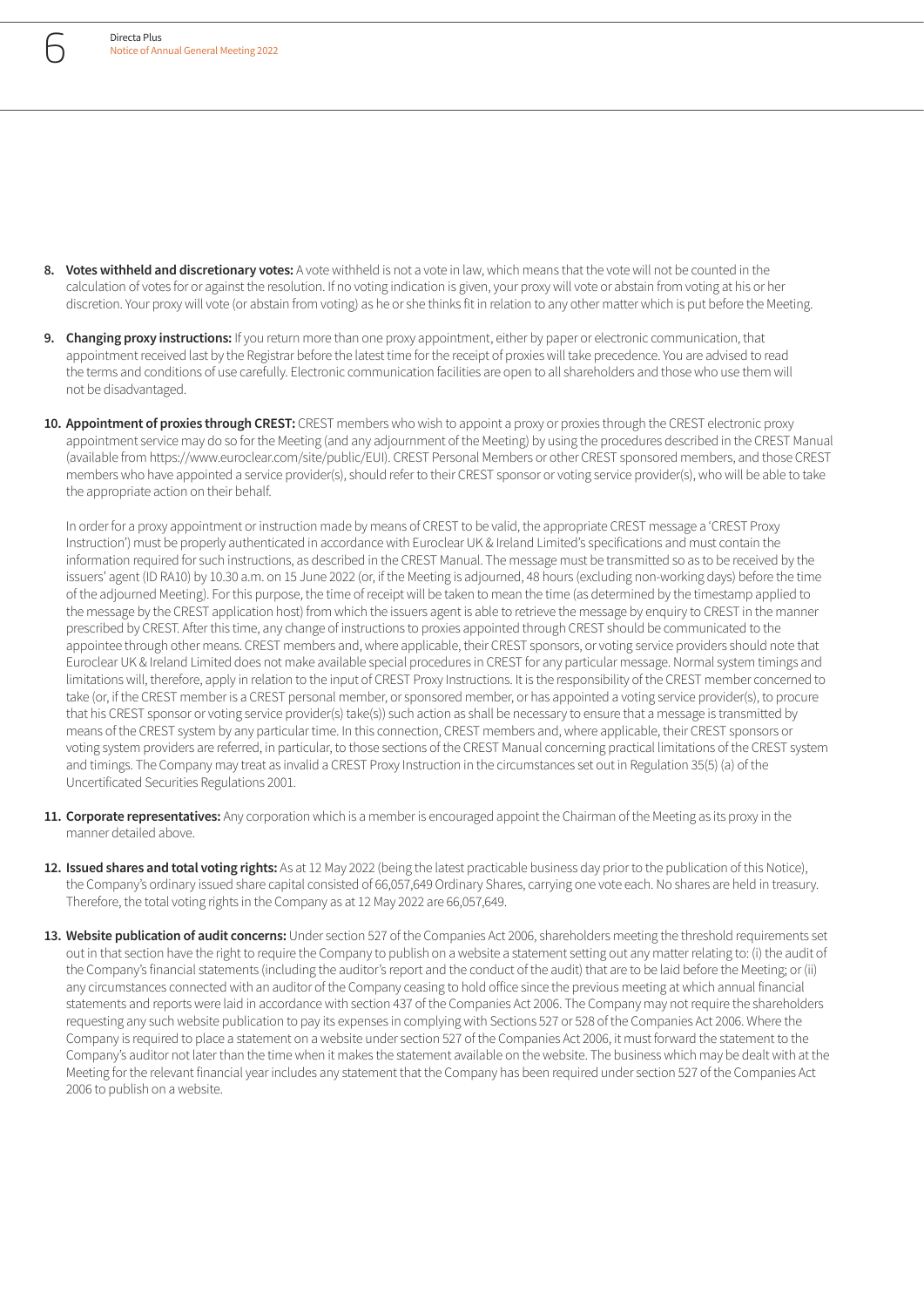- **14. Questions at the meeting:** Any shareholder attending the Meeting has the right to ask questions. The Company must cause to be answered any such question relating to the business being dealt with at the Meeting but no such answer need be given if (a) to do so would interfere unduly with the preparation for the Meeting or involve the disclosure of confidential information, (b) the answer has already been given on a website in the form of an answer to a question, or (c) it is undesirable in the interests of the Company or the good order of the Meeting that the question be answered. Shareholders who are unable to attend the AGM are encouraged to send any questions they would have raised to giorgio.bonfanti@directa-plus.com before the date of the AGM. After the AGM has concluded the Company will respond to you directly.
- 15. Documents on display: Copies of the service contracts of the Executive Directors and the letters of appointment of the Chairman and Non-Executive Directors are available for inspection during normal business hours at the registered office of the Company and may also be inspected at the AGM venue for 15 minutes prior to and during the Meeting. Copies of these documents are available, on request, from the Company Secretary, Giorgio Bonfanti at giorgio.bonfanti@directa-plus.com. Responses will be provided during normal working hours Monday to Friday, excluding bank holidays.
- **16. Communication:** You may not use any electronic address provided in either this Notice or any related documents to communicate with the Company for any purposes other than those expressly stated.
- **17. Website giving information regarding the Meeting:** A copy of this Notice, and other information required by section 311A of the Companies Act 2006, can be found on the Company's website at www.directa-plus.com.